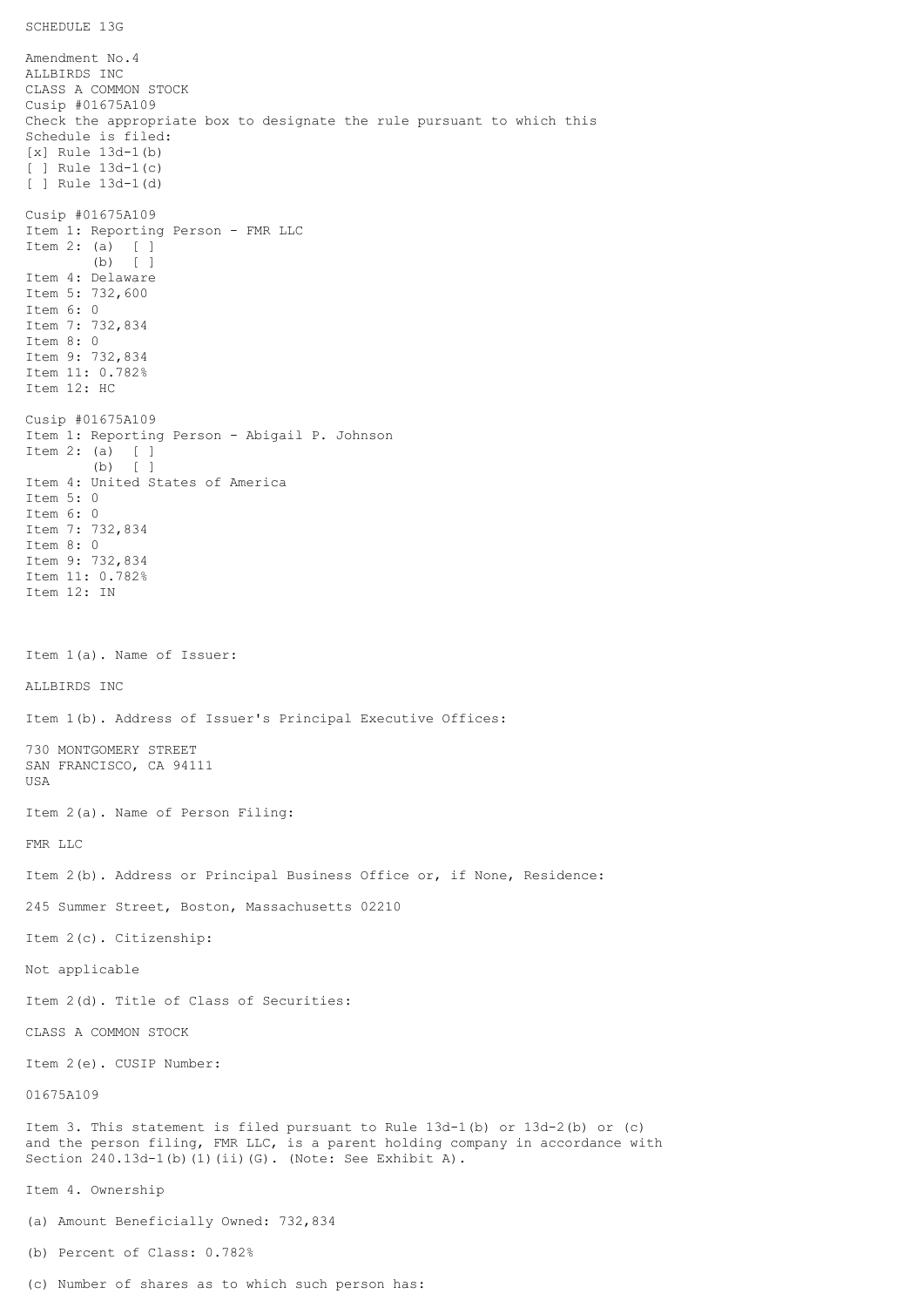(i) sole power to vote or to direct the vote: Please see the responses to Items 5 and 6 on the cover page

(ii) shared power to vote or to direct the vote: 0

(iii) sole power to dispose or to direct the disposition of: 732,834

(iv) shared power to dispose or to direct the disposition of: 0

Item 5. Ownership of Five Percent or Less of a Class.

If this statement is being filed to report the fact that as of the date hereof, the reporting person has ceased to be the beneficial owner of more than five percent of the class of securities, check the following (X).

Item 6. Ownership of More than Five Percent on Behalf of Another Person.

One or more other persons are known to have the right to receive or the power to direct the receipt of dividends from, or the proceeds from the sale of, the CLASS A COMMON STOCK of ALLBIRDS INC. No one other person's interest in the CLASS A COMMON STOCK of ALLBIRDS INC is more than five percent of the total outstanding CLASS A COMMON STOCK.

Item 7. Identification and Classification of the Subsidiary Which Acquired the Security Being Reported on By the Parent Holding Company.

See attached Exhibit A.

Item 8. Identification and Classification of Members of the Group.

Not applicable.

Item 9. Notice of Dissolution of Group.

Not applicable.

Item 10. Certifications.

By signing below I certify that, to the best of my knowledge and belief, the securities referred to above were acquired and are held in the ordinary course of business and were not acquired and are not held for the purpose of or with the effect of changing orinfluencing the control of the issuer of the securities and were not acquired and are not held in connection with or as a participant in any transaction having that purpose or effect.

Signature

After reasonable inquiry and to the best of my knowledge and belief, I certify that the information set forth in this statement is true, complete and correct.

June 9, 2022 Date

/s/ Kevin M. Meagher Signature

Kevin M. Meagher Duly authorized under Power of Attorney effective as of September 28, 2018, by and on behalf of FMR LLC and its direct and indirect subsidiaries\*

\* This power of attorney is incorporated herein by reference to Exhibit 24 to the Schedule 13G filed by FMR LLC on October 9, 2018, accession number: 0000315066-18-002414.

Exhibit A

Pursuant to the instructions in Item 7 of Schedule 13G, the following table lists the identity and Item 3 classification, if applicable, of each relevant entity that beneficially owns shares of the security class being reported on this Schedule 13G.

Entity ITEM 3 Classification

Fidelity Management & Research Company LLC IA